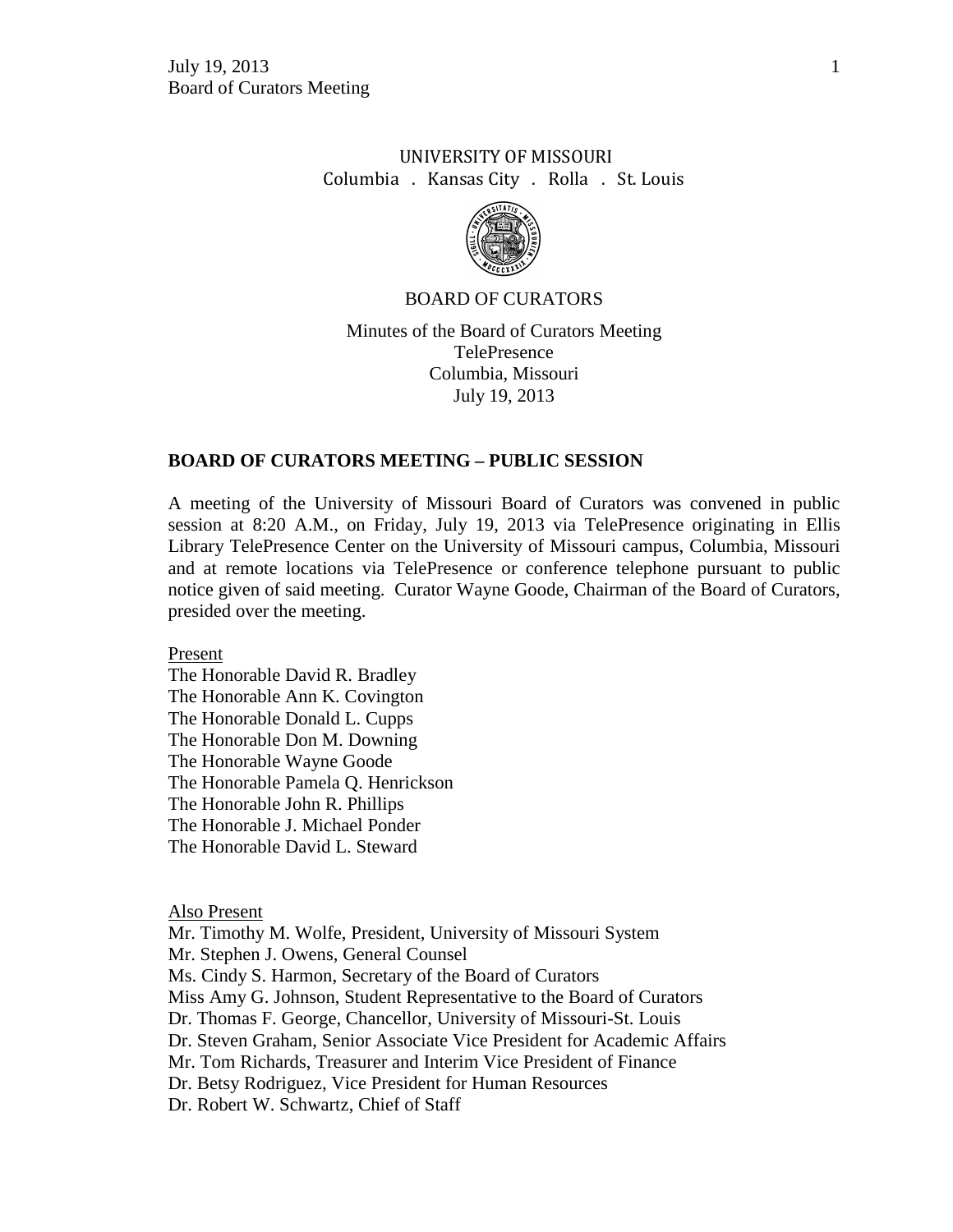Mr. John Fougere, Chief Communications Officer Media Representatives

## **General Business**

## **Consent Agenda**

It was endorsed by President Wolfe, moved by Curator Bradley and seconded by Curator Downing, that the following items be approved by consent agenda:

## **CONSENT AGENDA**

- 1. Minutes of the Board of Curators Meeting, June 13-14, 2013
- 2. Minutes of the Board of Curators Committee Meetings, June 13-14, 2013
- 3. Amendment to Collected Rules and Regulations, Medical Benefits Plan, Section 500.010.H.1.x
- 1. Minutes of the Board of Curators Meeting, June 13-14, 2013 as provided to the curators for review and approval.
- 2. Minutes of the Board of Curators Committee Meetings, June 13-14, 2013 as provided to the curators for review and approval.
- 3. Amendment to Collected Rules and Regulations, Medical Benefits Plan, Section 500.010.H.1.x

## **Collected Rules and Regulations Chapter 500: Benefits Program Plans**

## **500.010 Medical Benefits Plan**

Amendment only for Section 500.010.H.1.x approved to read: H. General Exclusions

> 1. Excluded Medical Expenses The Medical Expenses which are excluded from Covered Charges under this Plan are any charges:

The exclusion "in connection with the pregnancy of a Dependent other than a Spouse" was removed with this amendment. This was the previous exclusion "x".

Roll call vote of the full Board: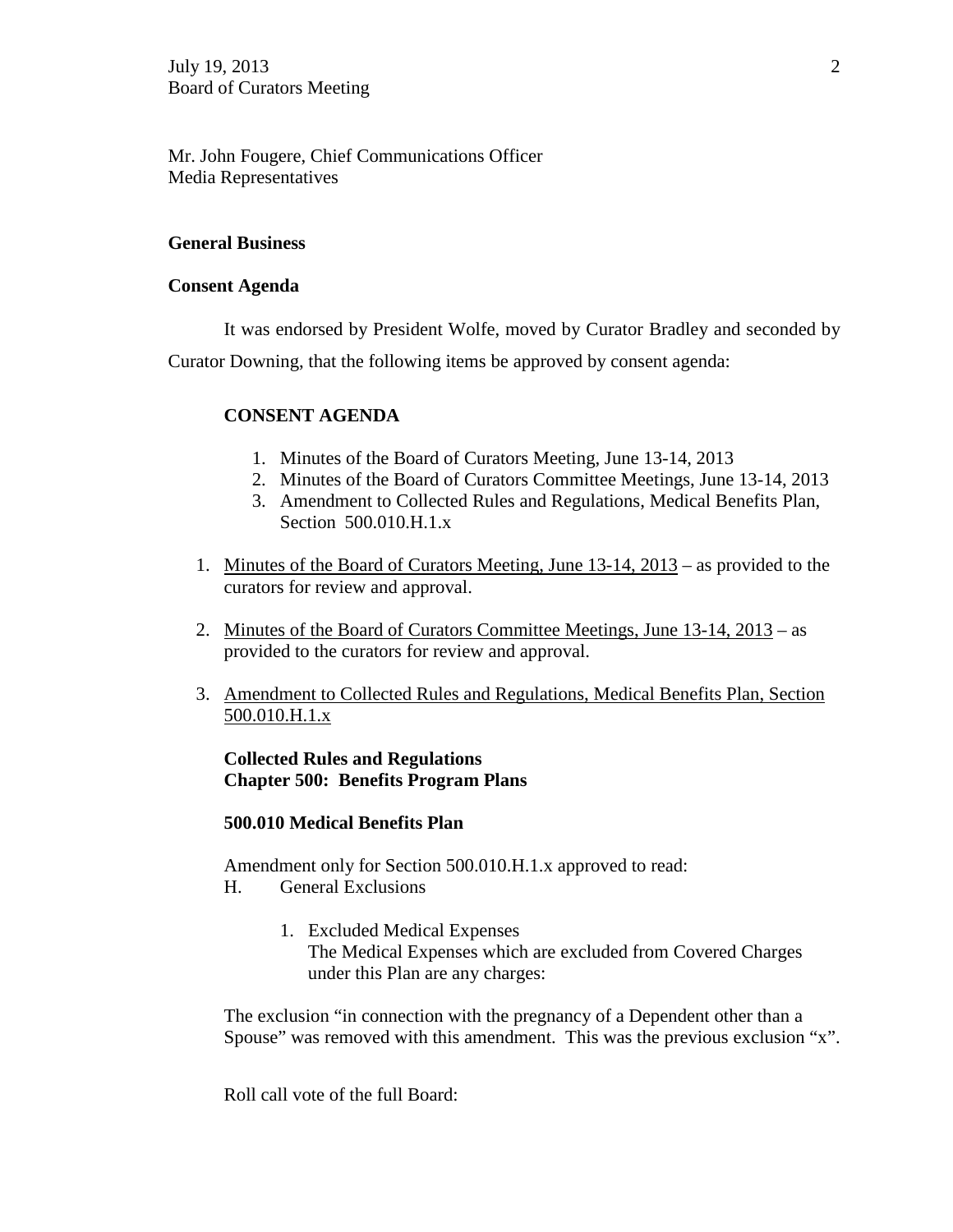Curator Bradley voted yes. Curator Covington voted yes. Curator Cupps voted yes. Curator Downing voted yes. Curator Goode voted yes. Curator Henrickson voted yes. Curator Phillips voted yes. Curator Ponder voted yes. Curator Steward voted yes.

The motion carried.

#### Resolution for Executive Session of the Board of Curators Meeting, July 19, 2013

It was moved by Curator Phillips and seconded by Curator Covington, that there shall be an executive session with a closed record and closed vote of the Board of Curators meeting, on July 19, 2013 for consideration of:

- **Section 610.021(1), RSMo**, relating to matters identified in that provision, which include legal actions, causes of action or litigation, and confidential or privileged communications with counsel; and
- **Section 610.021(3), RSMo**, relating to matters identified in that provision, which include hiring, firing, disciplining, or promoting of particular employees; and
- **Section 610.021(12), RSMo,** relating to matters identified in that provision, which include sealed bids and related documents and sealed proposals and related documents or documents related to a negotiated contract; and
- **Section 610.021 (13), RSMo**, relating to matters identified in that provision, which include individually identifiable personnel records, performance ratings, or records pertaining to employees or applicants for employment; and

Roll call vote of the Board:

Curator Bradley voted yes. Curator Covington voted yes. Curator Cupps voted yes. Curator Downing voted yes. Curator Goode voted yes.

Curator Henrickson voted yes.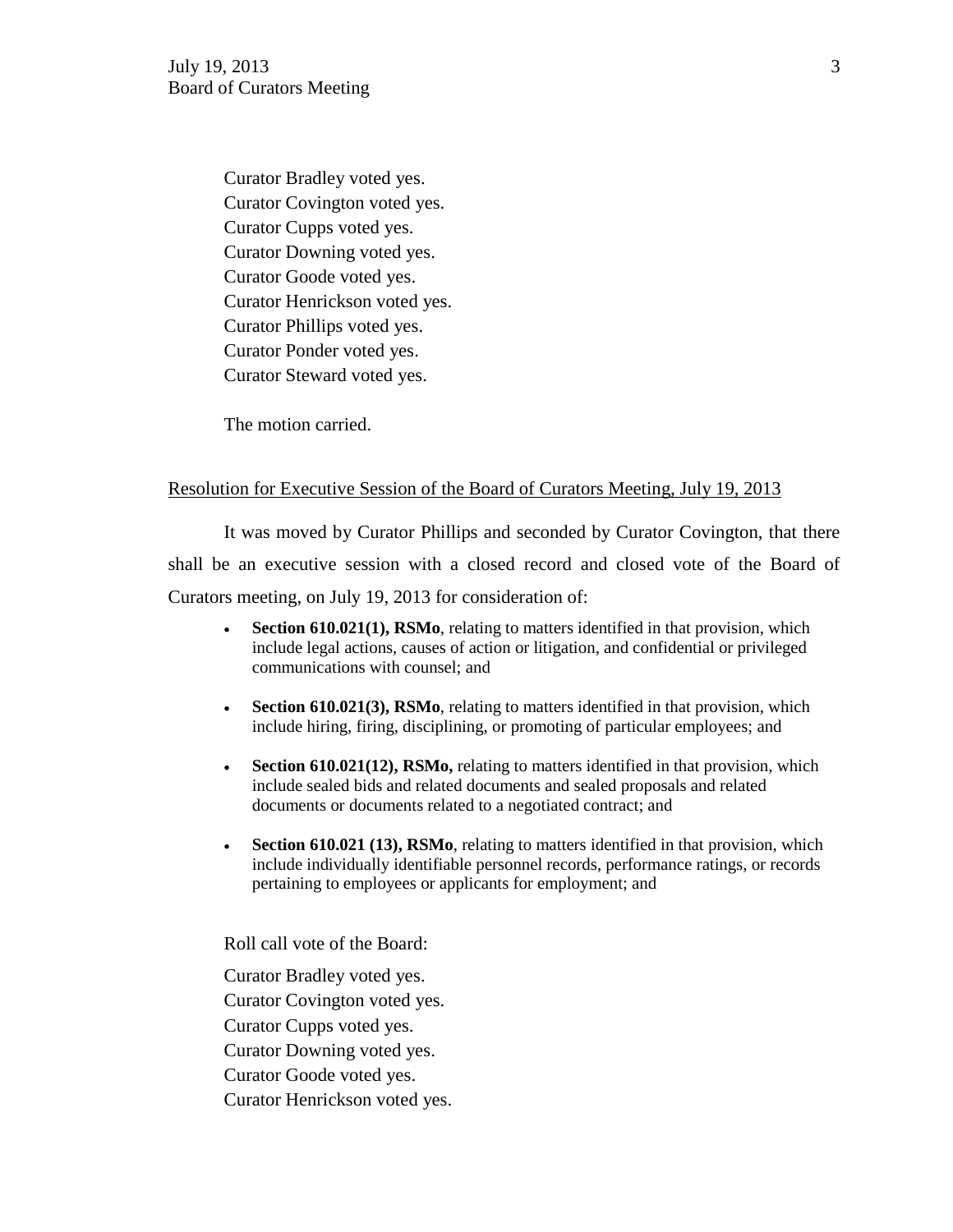Curator Phillips voted yes. Curator Ponder voted yes. Curator Steward voted yes.

The motion carried.

Board of Curators standing committee meetings were convened at 8:25 am and concluded at 9:07 am. Committee actions were presented to the full Board for action following each Committee vote.

#### **Finance Committee**

Chairman Downing provided time for discussion of committee business.

Action

- 1. FY2015 State Capital Appropriations Request, UM
- 2. FY2015 State Appropriations Request for Operations, UM

FY2015 State Capital Appropriations Request, UM - presented by Treasurer and Interim Vice President Richards (information and slides on file)

It was recommended by Chancellor Deaton, Chancellor Morton, Chancellor Schrader and Chancellor George, endorsed by President Wolfe, recommended by the Finance Committee, moved by Curator Downing and seconded by Curator Covington, that the following action be approved:

> that the President be authorized to submit to the appropriate state offices the University's Fiscal Year 2015 State Capital Appropriations Request, as shown on the accompanying schedule (on file with the minutes of this meeting).

Roll call vote Full Board:

Curator Bradley voted yes. Curator Covington voted yes. Curator Cupps voted yes. Curator Downing voted yes. Curator Goode voted yes. Curator Henrickson voted yes. Curator Phillips voted yes. Curator Ponder voted yes. Curator Steward voted yes.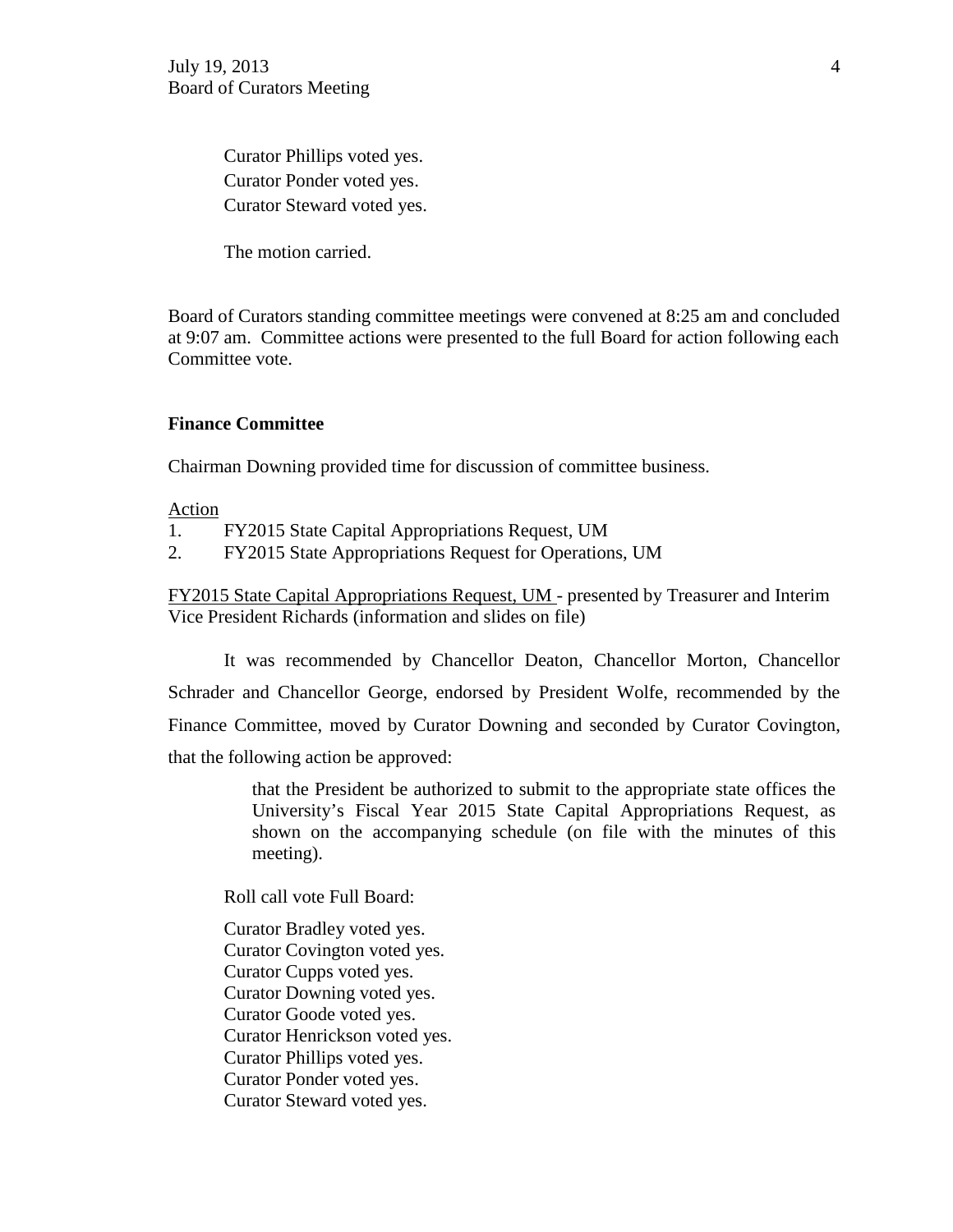The motion carried.

FY2015 State Appropriations Request for Operations, UM – presented by Treasurer and Interim Vice President Richards (information and slides on file)

It was recommended by Interim Vice President Richards, endorsed by President

Wolfe, recommended by the Finance Committee, moved by Curator Downing and

seconded by Curator Cupps, that the following recommendations be approved:

The President is authorized to file a request for state appropriations for operations of the University's various programs in FY2015 to include the FY2014 recurring appropriations for operations of \$407.5 million which includes funding for performance and large animal veterinary medicine; recurring appropriations for UMKC/MSU Pharmacy Program of \$2.0 million; recurring appropriations for Missouri Federal and State Technical Program of \$340,000; recurring appropriations for MU Medical School Expansion of \$10 million; and recurring appropriations for health care and other curator programs of \$14.2 million plus the following:

- (1) \$14.8 million for core operating support for merit increase in compensation plus increases in benefits, technology, infrastructure and ongoing costs. Also provides necessary support to cover the cost of unfunded mandates and compliance.
- (2) \$50.9 million to meet the state's workforce needs, renew science and engineering equipment, sustain enrollment and improve infrastructure in STEM.
- (3) \$9.0 million for Leveraging the State's Investment by providing matching funds for endowed professorships, endowed scholarships and Missouri College Advisory Corps.
- (4) \$0.4 million for University of Missouri Health Care Missouri Rehabilitation Center to provide for a merit salary increase plus associated benefits and inflationary increases in benefits and expenses.
- (5) Approximately \$0.5 million for Other Curator Programs comprised of funding for a merit compensation increase and inflationary increases in benefits and expenses. Additional requests include: \$1.4 million for Missouri Kidney Program core restoration; \$9.1 million for MOREnet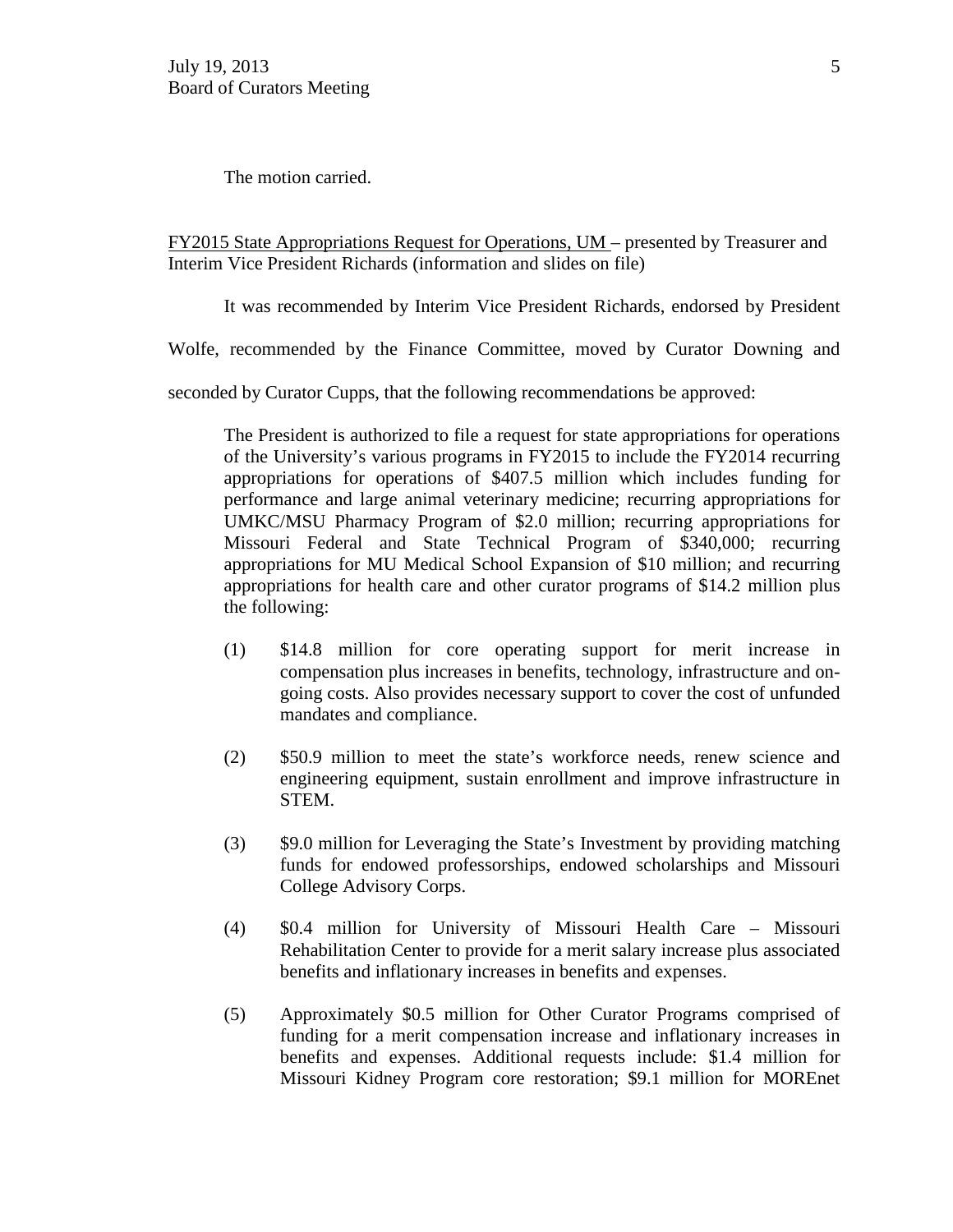initiatives; and \$0.4 million for State Historical Society for staff restoration, pay equity and microfilm needs.

- (6) Missouri Returning Heroes Act funding totaling approximately \$2.0 million equivalent to tuition waived the past four fiscal years.
- (7) State Seminary funding totaling approximately \$4.3 million in interest income and reinvestment of maturing principal.
- (8) Spinal Cord Injury Funds for FY2015 to support the spinal cord injury research program of \$1.5 million.
- (9) Alzheimer's Research Program funds for FY2015 in the amount stipulated by law, which is estimated at approximately \$500,000.

Roll call vote full Board:

Curator Bradley voted yes.

Curator Covington voted yes.

Curator Cupps voted yes.

Curator Downing voted yes.

Curator Goode voted yes.

Curator Henrickson voted yes.

Curator Phillips voted yes.

Curator Ponder voted yes.

Curator Steward voted yes.

The motion carried.

## **Academic, Student and External Affairs Committee**

#### Action

1. Degree Proposal, Master of Science in Industrial/Organization Psychology, Missouri S&T

## Degree Proposal, Master of Science in Industrial/Organization Psychology, Missouri S&T – presented by Senior Associate Vice President Graham (information on file)

It was recommended by Senior Associate Vice President Graham, endorsed by President Timothy M. Wolfe, recommended by the Academic, Student and External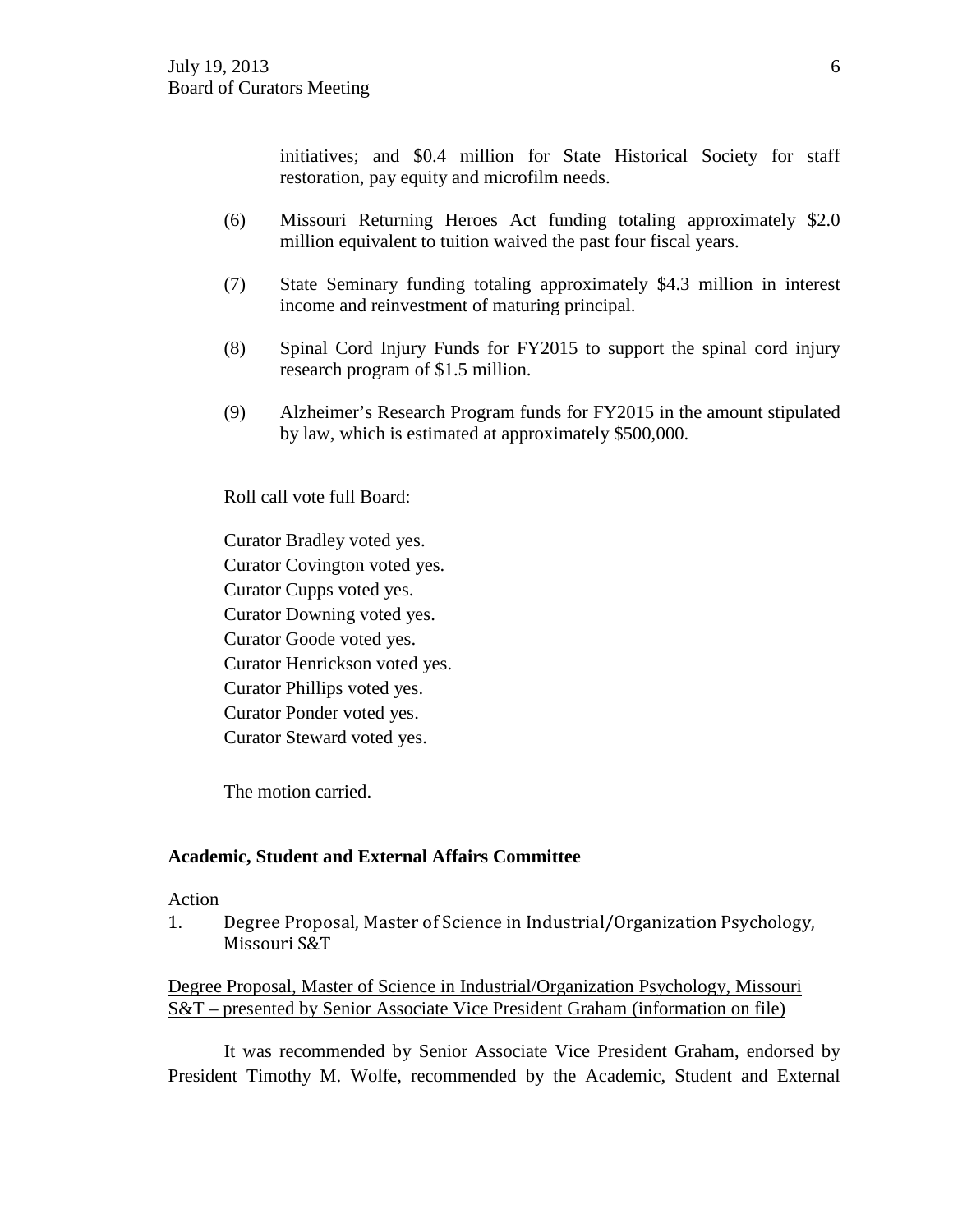Affairs Committee, moved by Curator Steward, seconded by Curator Henrickson, that the following action by approved:

that the Missouri University of Science and Technology be authorized to submit the attached proposal (as on file with the minutes of this meeting) for a Master of Science degree in Industrial/Organization Psychology to the Coordinating Board for Higher Education for approval.

Roll call vote of Board:

Curator Bradley voted yes. Curator Covington voted yes. Curator Cupps voted yes. Curator Downing voted yes. Curator Goode voted yes. Curator Henrickson voted yes. Curator Phillips voted yes. Curator Ponder voted yes. Curator Steward voted yes.

The motion carried.

## **Compensation and Human Resources Committee**

The only action in public session was a motion made and carried by the Committee for an executive session of the Compensation and Human Resources Committee.

#### **General Business**

Good and Welfare Draft September 2013 Board of Curators meeting agenda – no discussion (on file).

It was moved by Curator Downing and seconded by Curator Henrickson, that the

public session of the Board of Curators meeting, July 19, 2013, be adjourned.

Roll call vote:

Curator Bradley voted yes. Curator Covington voted yes.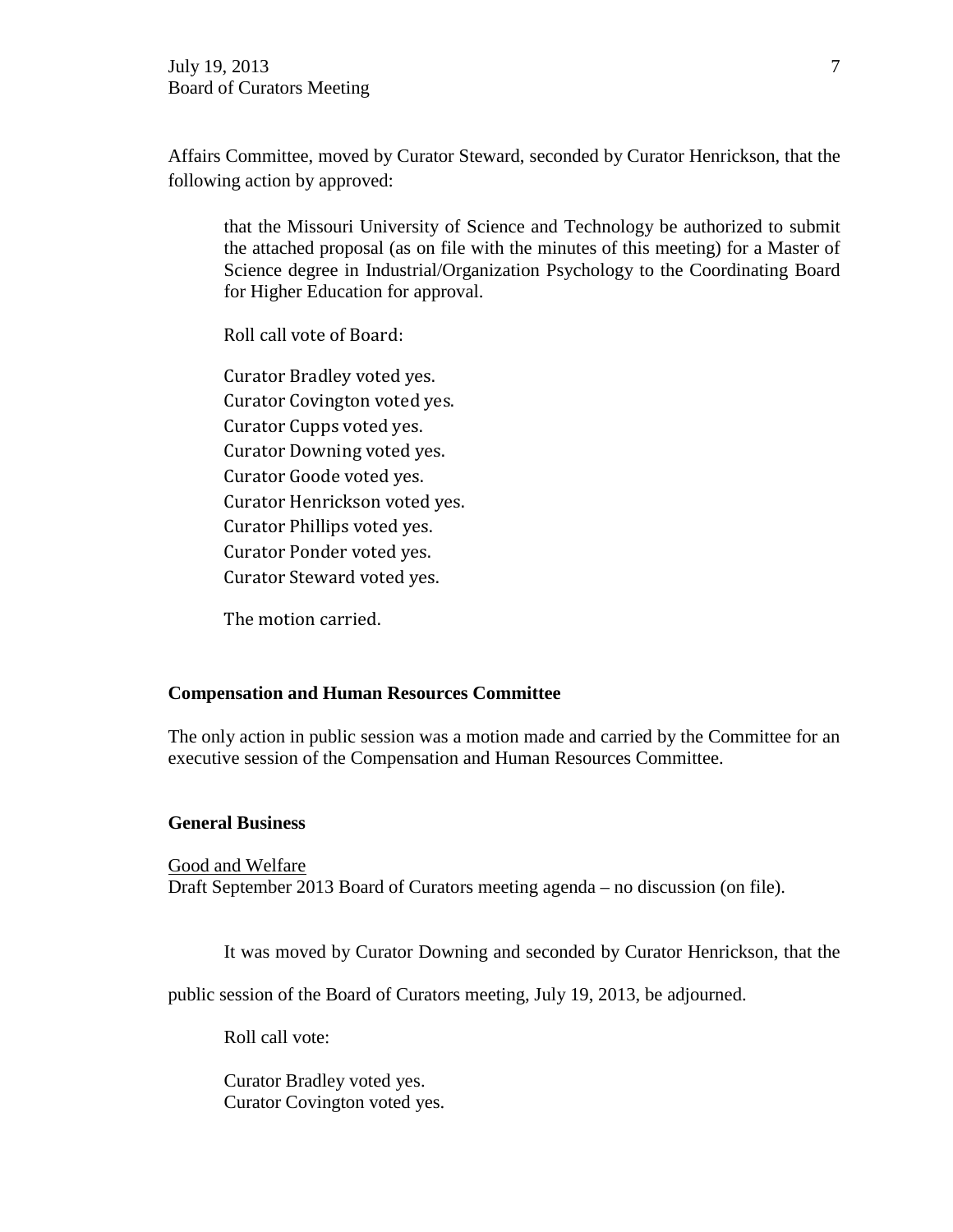Curator Cupps voted yes. Curator Downing voted yes. Curator Goode voted yes. Curator Henrickson voted yes. Curator Phillips voted yes. Curator Ponder voted yes. Curator Steward voted yes.

The motion carried.

The open session TelePresence and teleconference call was disconnected at 9:07 AM and a second call was initiated for the executive session of the Board of Curators meeting.

#### **BOARD OF CURATORS MEETING – EXECUTIVE SESSION**

A meeting of the University of Missouri Board of Curators was convened in executive session at 9:18 A.M., on Friday, July 19, 2013 via TelePresence originating in Ellis Library TelePresence Center, on the University of Missouri campus, Columbia, Missouri and at remote locations via TelePresence and conference telephone pursuant to public notice given of said meeting. Curator Wayne Goode, Chairman of the Board of Curators, presided over the meeting.

Present

The Honorable David R. Bradley The Honorable Ann K. Covington The Honorable Donald L. Cupps The Honorable Don M Downing The Honorable Wayne Goode The Honorable Pamela Q. Henrickson The Honorable John R. Phillips The Honorable J. Michael Ponder The Honorable David L. Steward

#### Also Present

Mr. Timothy M. Wolfe, President, University of Missouri System Mr. Stephen J. Owens, General Counsel Ms. Cindy S. Harmon, Secretary of the Board of Curators Dr. Steven Graham, Senior Associate Vice President Academic Affairs Dr. Betsy Rodriguez, Vice President for Human Resources

#### **General Business**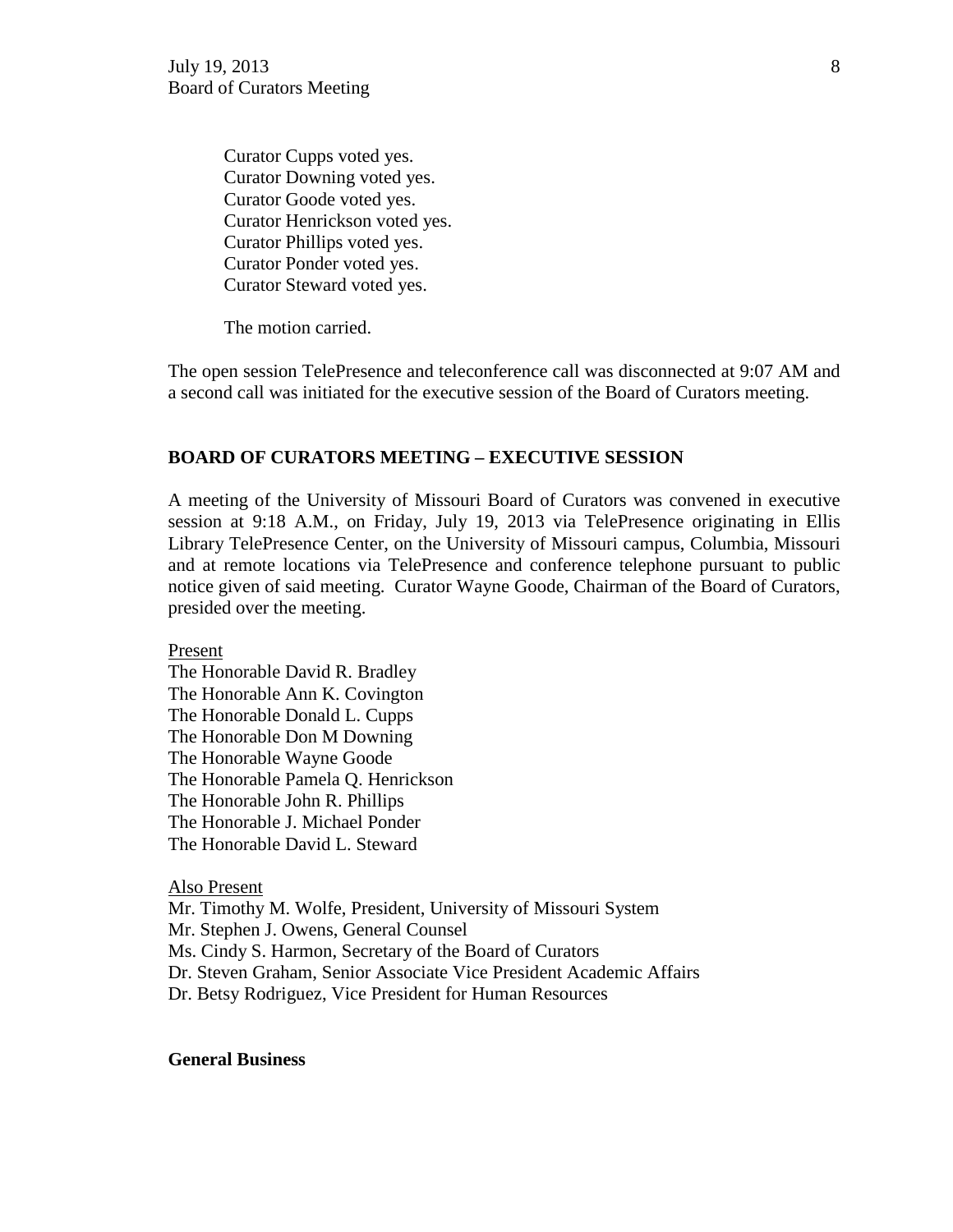Curators' Professor Laura A. King, MU – presented by Senior Associate Vice President Graham

It was recommended by Chancellor Brady J. Deaton, endorsed by President

Timothy M. Wolfe, recommended by the Academic, Student and External Affairs

Committee, moved by Curator Phillips, and seconded by Curator Bradley, that the

following action be approved:

that upon the recommendation of Chancellor Deaton, the Provost, and the Dean of the College of Arts and Science, it is recommended that Professor Laura A. King be named to the position University of Missouri Curators' Professor, effective September 1, 2013. Professor King will receive a \$10,000 annual stipend as long as she holds this position. \$5,000 will go to increased compensation (salary and benefits less applicable taxes) with the remaining \$5,000 available for professional expenses associated with her teaching, research, or creative activities. In accordance with Collected Rules and Regulations, 320.070, this appointment is for a period of five years which may be renewed at the discretion of the Chancellor.

Roll call vote of Board:

Curator Bradley voted yes. Curator Covington voted yes. Curator Cupps voted yes. Curator Downing voted yes. Curator Goode voted yes. Curator Henrickson voted yes. Curator Phillips voted yes. Curator Ponder voted yes. Curator Steward voted yes.

The motion carried.

(The complete nomination materials are on file in the Office of Academic Affairs.)

Curators' Professor, Judy D. Wall, MU - presented by Senior Associate Vice President Graham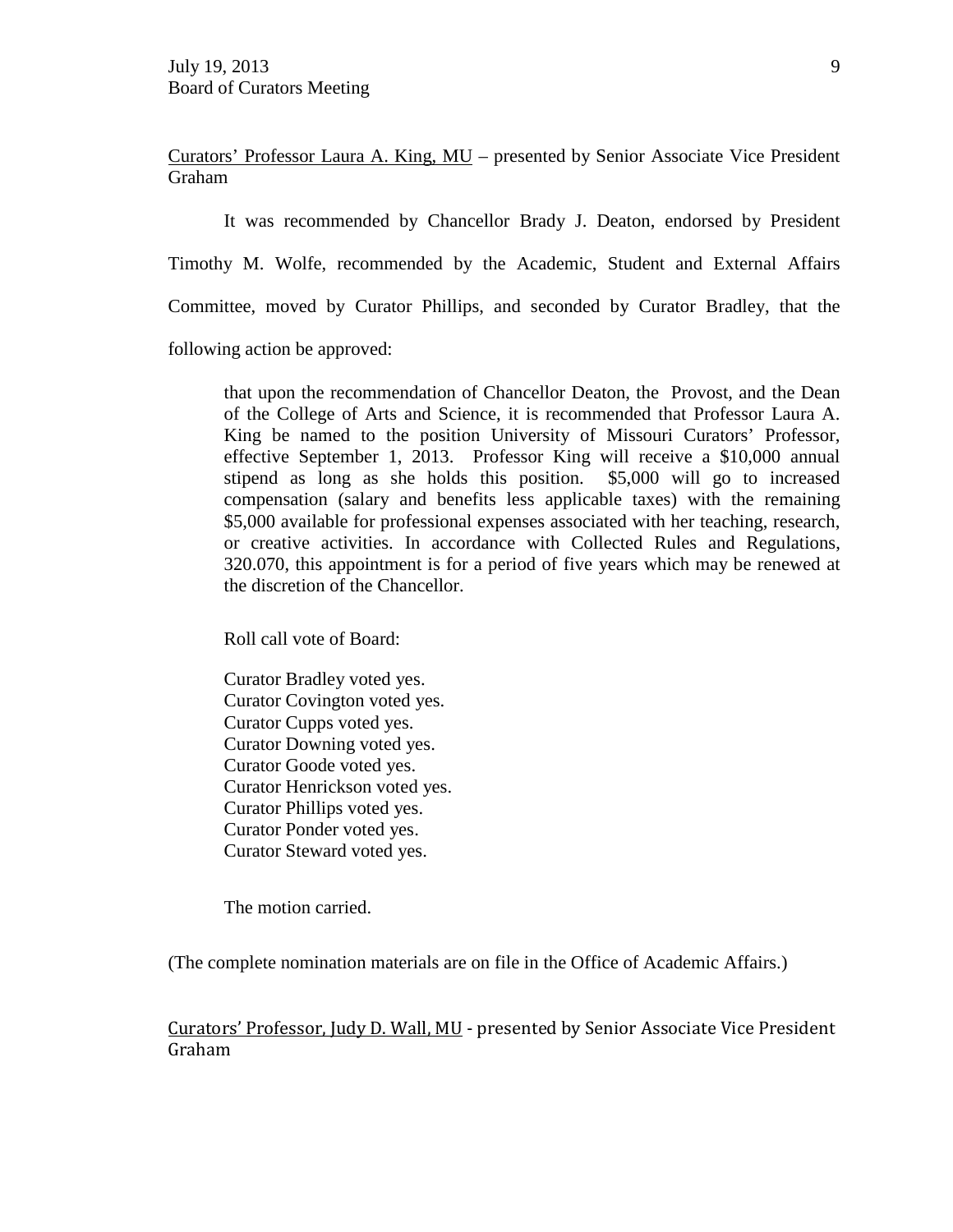It was recommended by Chancellor Brady J. Deaton, endorsed by President Timothy M. Wolfe, recommended by the Academic, Student and External Affairs Committee, moved by Curator Phillips, and seconded by Curator Bradley, that the following action be approved:

that upon the recommendation of Chancellor Deaton, the Provost, and the Dean of the College of Agriculture, Food and Natural Resources, it is recommended that Professor Judy D. Wall be named to the position University of Missouri Curators' Professor, effective September 1, 2013. Professor Wall will receive a \$10,000 annual stipend as long as she holds this position. \$5,000 will go to increased compensation (salary and benefits less applicable taxes) with the remaining \$5,000 available for professional expenses associated with her teaching, research, or creative activities. In accordance with Collected Rules and Regulations, 320.070, this appointment is for a period of five years which may be renewed at the discretion of the Chancellor.

Roll call vote of Board:

Curator Bradley voted yes. Curator Covington voted yes. Curator Cupps voted yes. Curator Downing voted yes. Curator Goode voted yes. Curator Henrickson voted yes. Curator Phillips voted yes. Curator Ponder voted yes. Curator Steward voted yes.

The motion carried.

(The complete nomination materials are on file with the Office of Academic Affairs.)

Curators' Professor, Ian Worthington, MU – presented by Senior Associate Vice President Graham

It was recommended by Chancellor Brady J. Deaton, endorsed by President

Timothy M. Wolfe, recommended by the Academic, Student and External Affairs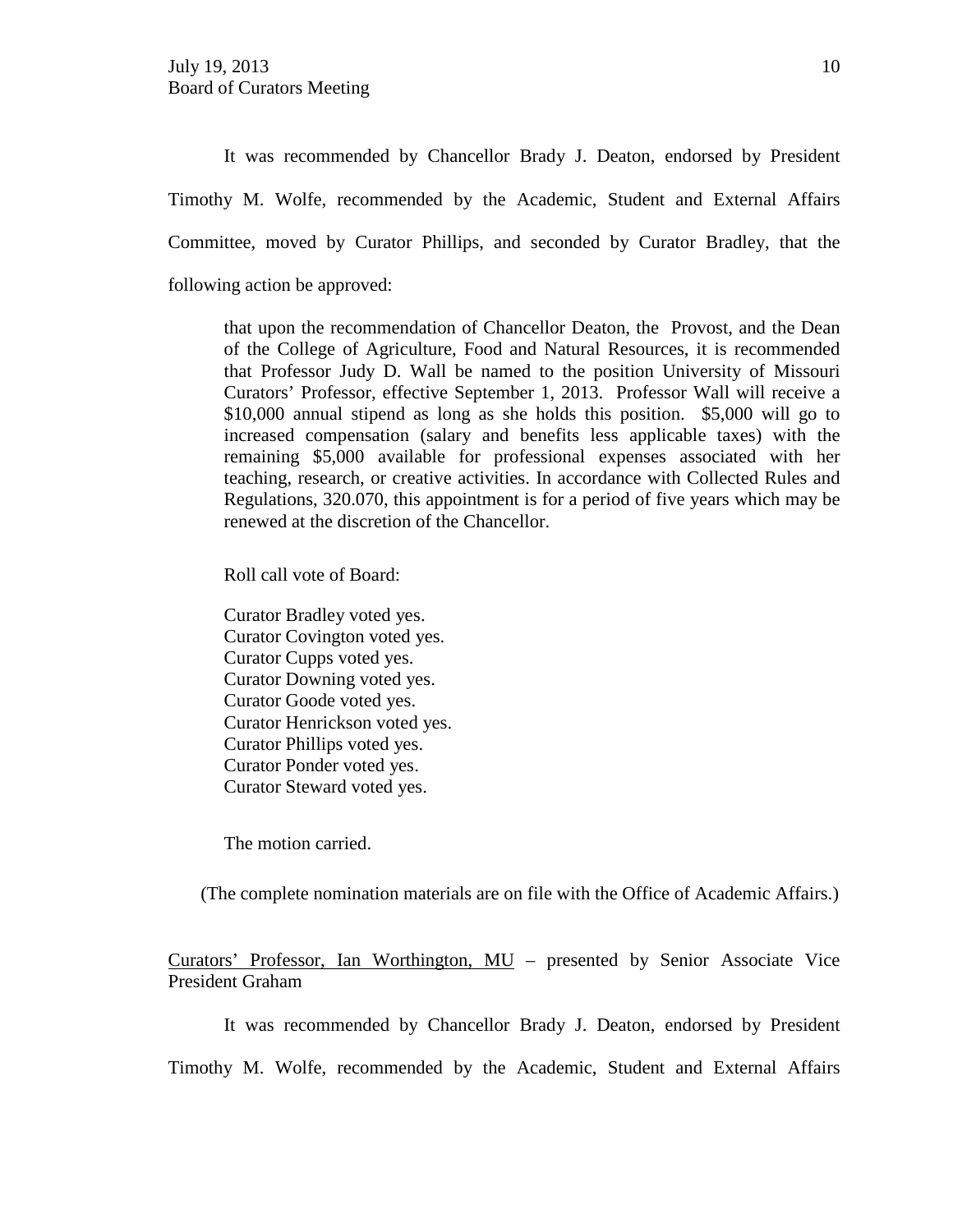Committee, moved by Curator Phillips, and seconded by Curator Bradley, that the

following action be approved:

that upon the recommendation of Chancellor Deaton, the Provost, and the Dean of the College of Arts and Science, it is recommended that Professor Ian Worthington be named to the position University of Missouri Curators' Professor, effective September 1, 2013. Professor Worthington will receive a \$10,000 annual stipend as long as he holds this position. \$5,000 will go to increased compensation (salary and benefits less applicable taxes) with the remaining \$5,000 available for professional expenses associated with his teaching, research, or creative activities. In accordance with Collected Rules and Regulations, 320.070, this appointment is for a period of five years which may be renewed at the discretion of the Chancellor.

Roll call vote of Board:

Curator Bradley voted yes. Curator Covington voted yes. Curator Cupps voted yes. Curator Downing voted yes. Curator Goode voted yes. Curator Henrickson voted yes. Curator Phillips voted yes. Curator Ponder voted yes. Curator Steward voted yes.

The motion carried.

(The complete nomination materials are on file with the Office of Academic Affairs.)

Dr. Graham excused himself from the meeting.

Vice President Rodriguez joined the meeting.

General Counsel's Report – presented by General Counsel Owens.

Vice President Rodriguez excused herself from the meeting.

Litigation Report – presented by General Counsel Owens.